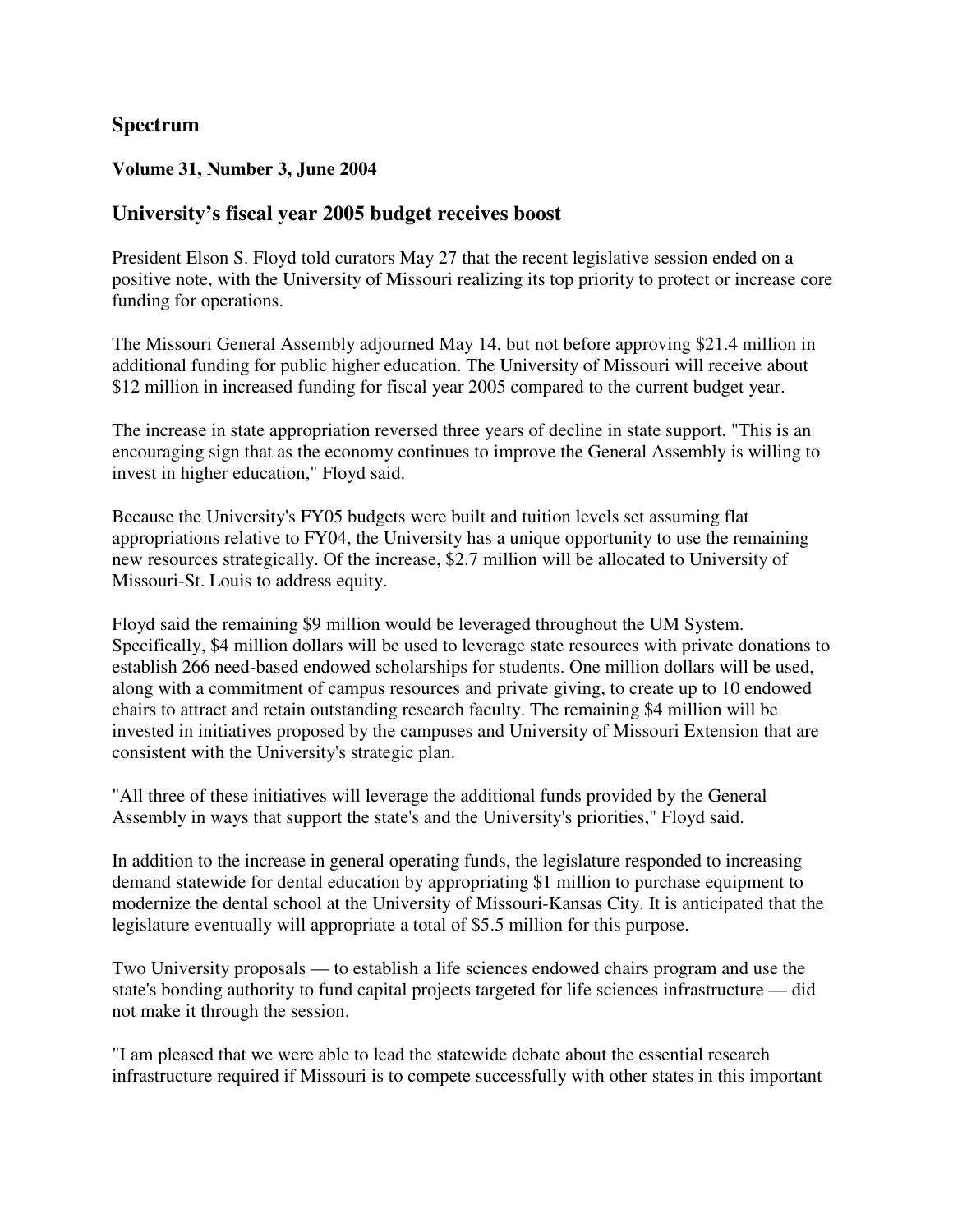area," Floyd said. "We will consider ways to move forward on these proposals during the next session."

The proposal to merge Northwest Missouri State University and the University of Missouri was the subject of widely publicized hearings in the Senate and House. Floyd said that the measure picked up support as lawmakers learned more about the details of the proposal. Although the measure did not come to a vote on the floor in either chamber, Floyd and Northwest President Dean Hubbard will continue discussions with an eye to revisiting the issue next year.

# **President Floyd reports on University's new strategic plan**

The University of Missouri aspires to be recognized as one of the premiere world-class public research universities in the country, according to the University's new strategic plan. University of Missouri President Elson S. Floyd briefed curators on the plan at the May 27 board meeting in Kansas City.

"We owe it to the people of our state to make the vision a reality," Floyd said. "To achieve this vision requires bold actions, a commitment to excellence in all that we choose to undertake, and the resolve to overcome every obstacle to success."

The strategic plan builds on the foundation laid by the previous plan, last revised in September 2002. Floyd noted, however, that an important difference is that the current plan contains goals that lend themselves to periodic measurement and performance evaluations.

The plan has six strategic themes that serve to guide the University in pursuing its vision, and each theme has several strategic goals. According to Floyd, the UM System, each of the campuses, and Extension are expected to develop strategies within their own plans to achieve the overall goals of the University.

The first theme, access to learning, addresses students and the issue of access. One goal is to increase UM's enrollment by 10,000 students by 2009. "Growth at the University of Missouri has many benefits," Floyd said. "In addition to supporting more research, it contributes to the overall educational level of the state, with all the social, economic and health benefits that redound to a highly educated population."

The second theme — academic and research achievement and quality — recognizes that the University needs to focus its limited resources in areas that can become leading programs, nationwide and worldwide. Community-University engagement, the third theme, centers on collaboration across institutional boundaries. One goal is to establish a common calendar to better serve students across the state.

The fourth theme is valuing people and creating a high-performing organization. It concentrates on developing an eminent faculty and highly-talented staff who are engaged, productive, diverse and committed to achieving the University's vision. Goals include providing more opportunities for professional development.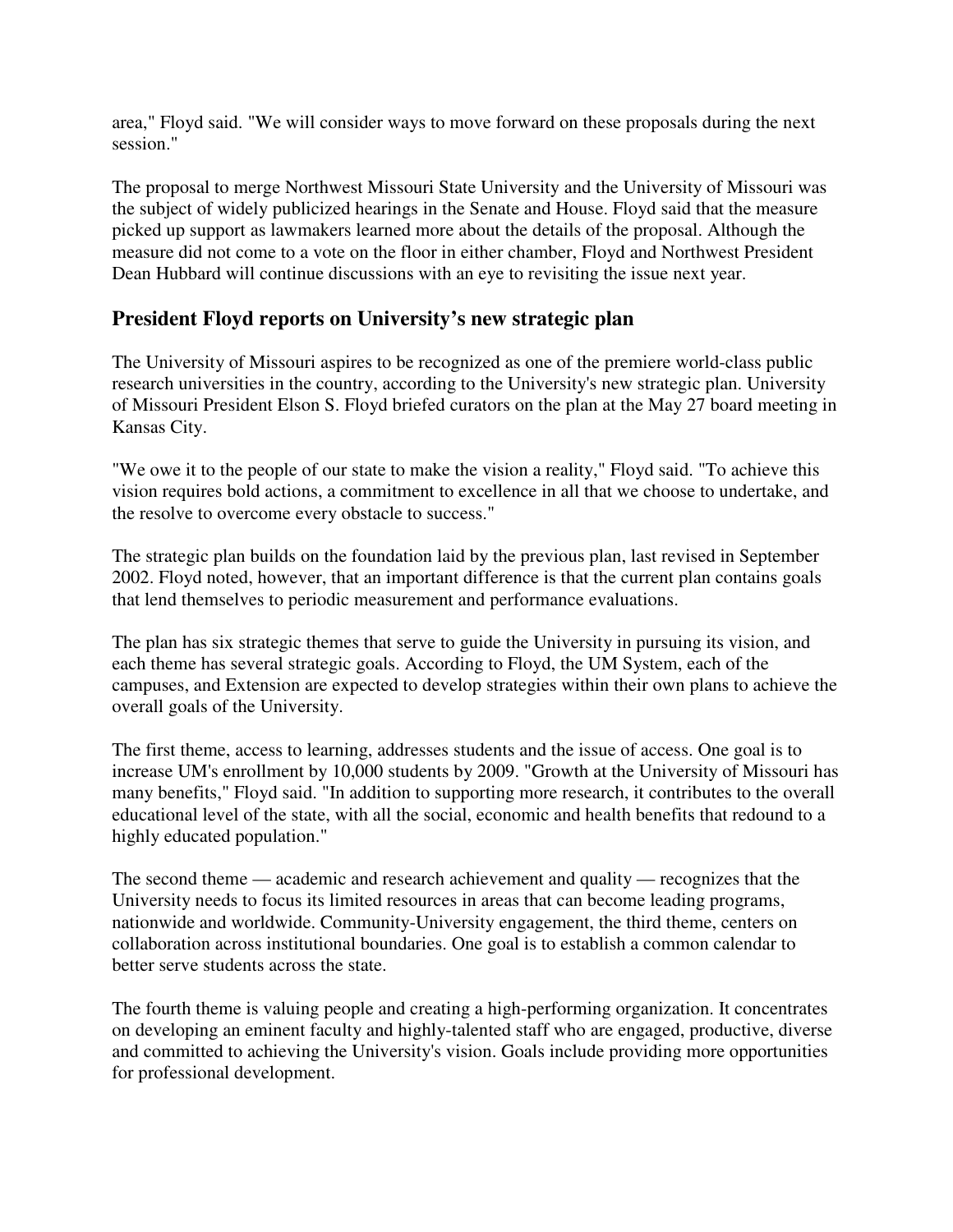The fifth theme — improving core processes — calls on the leadership to develop and align academic and administrative processes consistent with the University's vision.

The sixth and final theme, developing and managing resources, calls for the establishment of the financial and physical resource base required to support the University's vision and sustain organizational improvement.

"Our entire leadership team is committed to achieving greatness for the University with all the benefits that a world-class university provides to the people of the state," Floyd said. "We look forward to the challenge."

The strategic plan will be finalized this summer. For more information, visit http://www.umsystem.edu/ums/about/strategic/.

# **Board approves fiscal year 2004-2005 budget**

The University of Missouri Board of Curators approved the operating budget for fiscal year 2004–2005 at its May meeting in Kansas City.

The total current funds budget for FY05 will be approximately \$1.9 billion, a 4 percent increase over the prior year's budget.

The budget from state appropriations is based on a 3.1 percent increase in appropriations for general operations and no changes in state appropriations for hospitals and other curators' programs. The exception is MOREnet, which received a decrease in its appropriation of \$500,000.

Gross student fees are budgeted at \$475.6 million, an increase of 8.3 percent over FY04. This change reflects continued enrollment growth in FY05, as well as the increases in student fees approved by the board in January and April of this year. Budgeted student aid has increased by about 7 percent for the total student aid budget in FY05 of \$152 million.

Budgeted revenues from gifts, grants and contracts total \$274.1 million and reflect an estimated increase of more than 6 percent from FY04. Revenues for sales and services total \$740.1 million, up approximately 6 percent from FY04. Approximately 57.4 percent of these revenues are attributed to University Hospitals, which are showing a modest increase over FY04.

The University's expenditure budget is estimated to be \$1.8 billion, which is basically the same as the prior year's budget. Increases in mandatory expenditures such as benefits, insurance, utilities and opening new buildings are offset by reductions in other categories.

Budgets for wages and salaries include a 2 percent planned increase in funds available for salary adjustments. This is consistent with the revised financial planning assumptions contained in the board's approved strategic plan. The total amount budgeted for salaries and wages is \$950.7 million.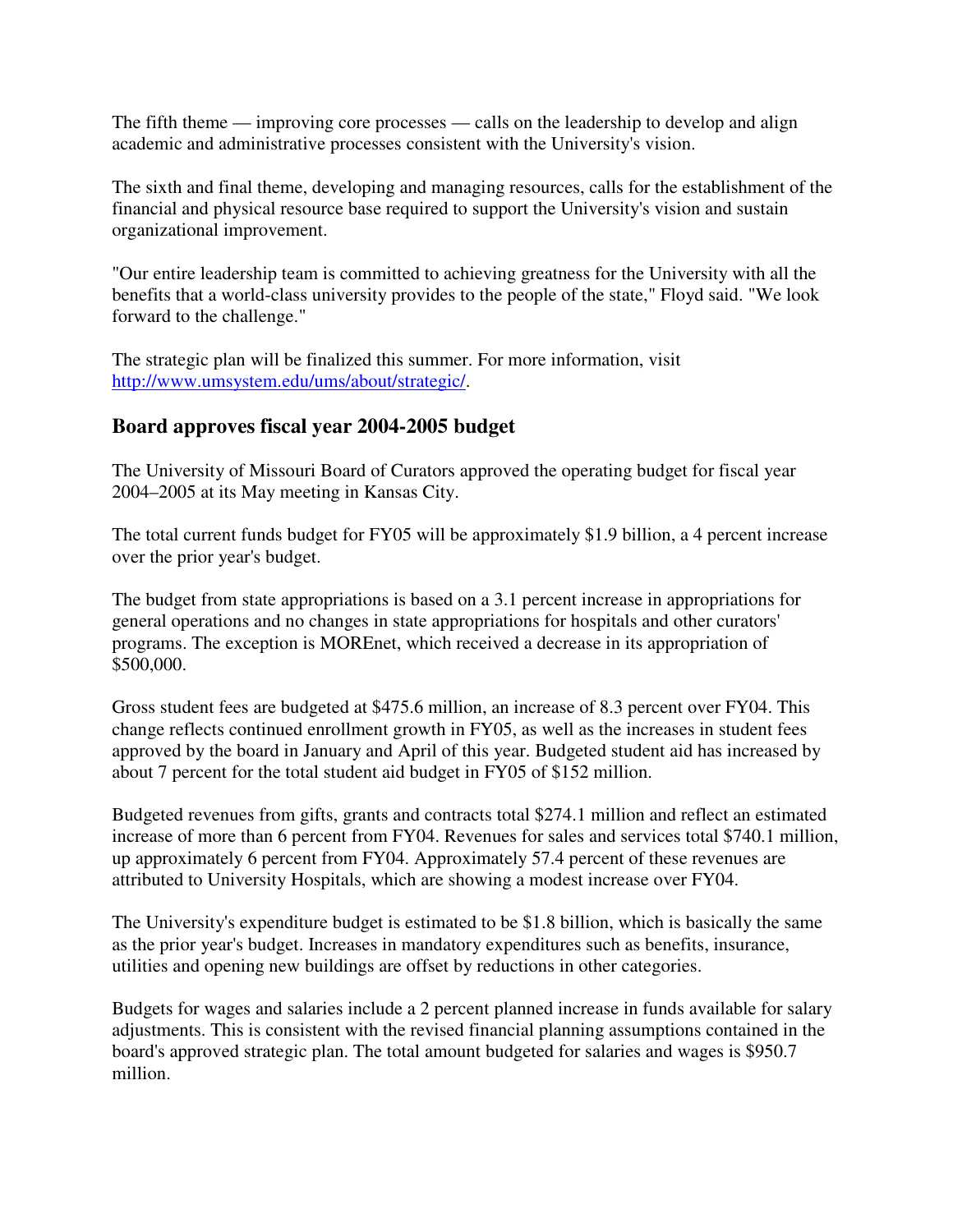Employee benefits are budgeted at \$234.6 million, or a composite rate of 24.7 percent of the salary and wages budget.

Expense and equipment is budgeted at \$589.1 million, a slight decrease from last year's budget, but relatively flat compared to FY04.

The University's operations fund is budgeted at approximately 44.8 percent of the total current funds budget. Total revenue for operations totals approximately \$855 million net of student aid. State appropriations — representing 40.8 percent of operations — are budgeted at \$388 million, an increase of 3.1 percent. Gross student fees are budgeted at approximately \$435.1 million, a total increase of roughly \$34 million. Student aid is budgeted at \$98.8 million to offset fees for a net student fees budget of \$336.2 million. Salaries and wages are budgeted at \$503.3 million.

The board also heard a preliminary review of the FY06 appropriations request to the state for operations. A final version of the request will be brought to the board for approval at the July meeting.

# **February 2004 research board awards announced**

The University of Missouri Research Board, a System-wide panel composed of 20 faculty members, has awarded over \$1 million to support 49 research projects across the University's four campuses.

The board has established a network of UM experts in each discipline. The board addresses specific criteria in evaluating a request. The board then considers the recommendations of the peer reviewers. Richard Rosenfeld, professor of criminology and criminal justice at UM-St. Louis, is chair of the research board.

In February, researchers from the UM System filed 163 requests for grants, totaling over \$5 million. Approximately 30 percent of the requests were approved and approximately 19 percent of the total dollar amount requested was awarded.

The board granted eleven engineering requests for a total of \$308,829; six in humanities and fine arts for a total of \$53,700; eleven in life sciences for a total of \$343,051; ten in physical sciences and mathematics for a total of \$194,199; and eleven in social and behavioral sciences for a total of \$215,087.

## **UM-Columbia**

- Lesa Beamer, Biochemistry, \$35,184
- James Bryan, Mechanical/Aerospace Engineering, \$32,332
- Martin Childers, Physical Medicine & Rehabilitation, \$33,000
- Signe Cohen, Religious Studies, \$12,000
- Craig Frisby, Educational & Counseling Psychology, \$34,583
- Patricia Gladden, Economics, \$10,377
- Timothy Glass, Chemistry, \$17,184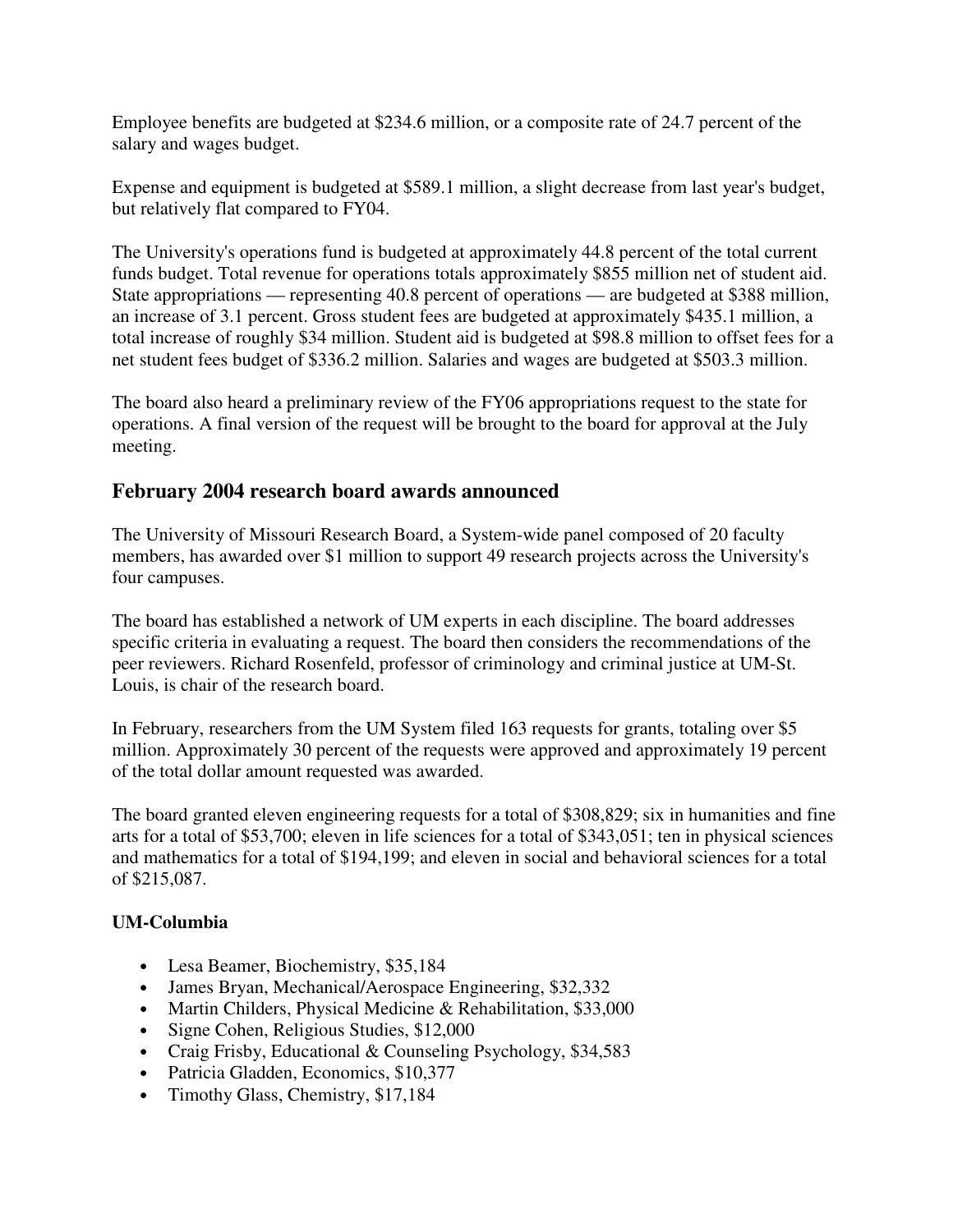- Francisco Gomez, Geological Sciences, \$21,000
- Noah Heringman, English, \$12,000
- George Justice, English, \$9,000
- Jennifer Krull, Psychological Sciences, \$23,047
- Susan Langdon, Art History & Archeology, \$3,700
- Bo Lei, Veterinary Medicine & Surgery, \$28,500
- Anthony Lupo, Soil & Atmospheric Science, \$15,000
- Kristina Narfstrom, Veterinary Medicine & Surgery, \$30,000
- Steven Nothwehr, Biological Sciences, \$25,184
- Jianguo Sun, Statistics, \$15,000
- Timothy Trull, Psychological Sciences, \$34,000
- Patrick Wheeler, Accountancy, \$10,000
- Farroll Wright, Statistics, \$15,000

#### **UM-Kansas City**

- Jimmy Adegoke, Geosciences, \$18,515
- Caroline Davies, Geosciences, \$30,000
- Deendayal Dinakarpandian, Computer Science, \$29,583
- William Gutheil, Pharmacy, \$35,000
- Yijie Han, Computer Science, \$27,800
- Shiva Kotha, Oral Biology, \$30,300
- Jejung Lee, Geosciences, \$31,899
- Zhoghua Peng, Chemistry, \$25,000
- Xiaojun Shen, Computer Science, \$26,800
- Premchand Uppuluri, Computer Science, \$22,652
- Gerald Wyckoff, Molecular Biology, \$36,000
- Xiao-Qiang Yu, Cell Biology, \$35,000

#### **UM-Rolla**

- Waleed Al-Assadi, Electrical Engineering, \$30,300
- Daryl Beetner, Electrical Engineering, \$31,800
- Massimo Bertino, Physics, \$22,500
- John McManus, History, \$5,000
- Dev Niyogi, Life Sciences, \$29,000
- Madhu Reddy, Information Science & Technology, \$30,200
- Harry Sauer, Jr., Mechanical & Aerospace Engineering, \$18,050
- S.R. Subramanya, Computer Science, \$27,313
- Xuejing Xing, Economics & Finance, \$10,000

#### **UM-St. Louis**

- Susan Brownell, Anthropology, \$10,000
- Robert Calsyn, Psychology, \$30,785
- Margo-Lea Hurwicz, Anthropology, \$13,000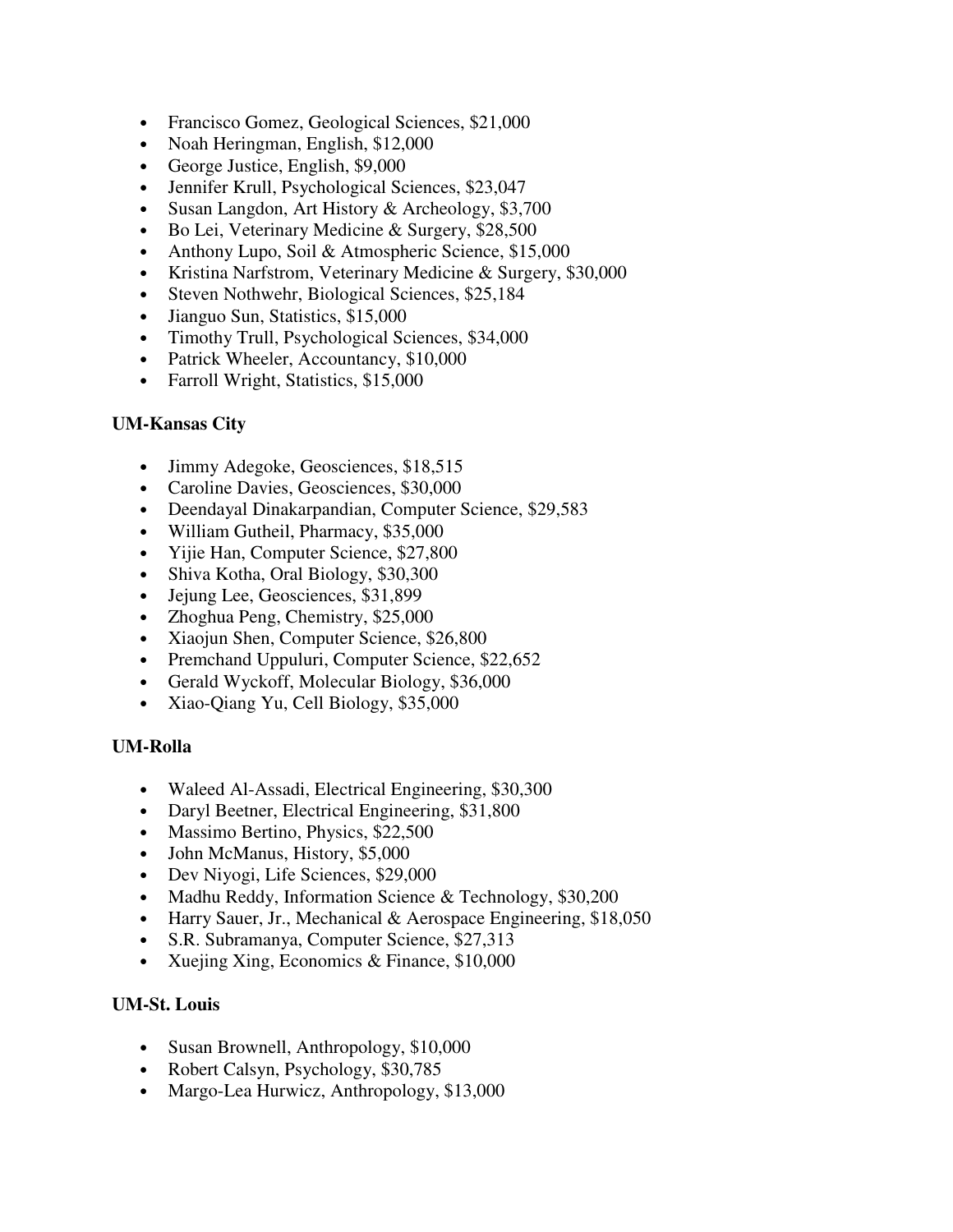- Cezary Janikow, Mathematics & Computer Science, \$15,000
- Therese Macan, Psychology, \$9,095
- Colin MacDiarmid, Center for Academic Development, \$31,000
- Thaddeus Metz, Philosophy, \$12,000
- Teresa Thiel, Biology, \$25, 183

# **UM faculty honored for outstanding work**

The University of Missouri System recognized four outstanding faculty members for their accomplishments on May 26 during a reception in their honor in Kansas City.

System-wide committees select the winners of awards for teaching, research and creativity. Nominations for the C. Brice Ratchford Memorial Fellowship Award are evaluated by a panel that includes representatives from the four campuses, off-campus faculty and Missouri citizens. A subcommittee of the University of Missouri Press selects the winner of the Curators' Award for Scholarly Excellence.



Pictured from left to right: Walter Schroeder, S. Dale Cutkosky, Gerald Hitzhusen and Mark Ryan.

### **Presidential Award for Research & Creativity: Dr. S. Dale Cutkosky**

A Curators' professor of mathematics at the University of Missouri-Columbia, S. Dale Cutkosky received a bachelor's degree from Indiana University-Bloomington in 1981 and a doctorate from Brandeis University in 1985.

Dr. Cutkosky's research areas are in algebraic geometry and commutative algebra. He has played a leadership role in establishing variation theory as a major current research area. He joined the University of Missouri faculty in 1989, after having taught at Purdue University, Columbia University, Northeastern University, and institutions in India and Germany.

Cutkosky is the recipient of multiple National Science Foundation research grants. In 1994, he was awarded the UM-Columbia Chancellor's Award for Outstanding Faculty Research and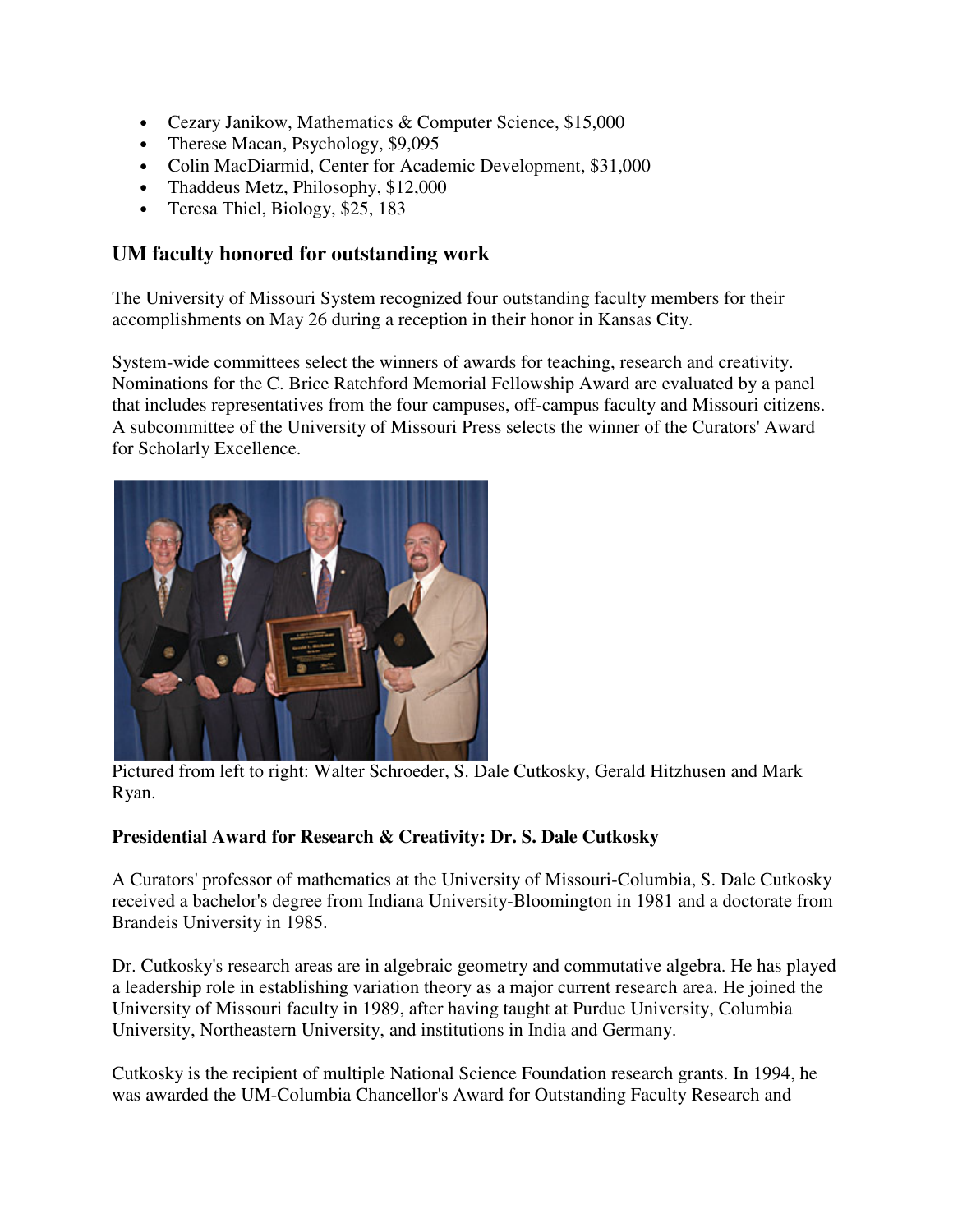Creative Activity in the Physical and Mathematical Sciences. He has served as a Sloan Predoctoral Fellow and also as a Fulbright Fellow. Cutkosky has authored numerous publications and has served as the editor of the Illinois Journal of Mathematics. He is the author of several books, of which the most recent, Resolution of Singularities, will be published in the graduate textbook series by the American Mathematical Society this month.

In addition to his research and scholarly work, Cutkosky has been very successful in the mentoring of graduate students and postdoctoral fellows. Through his leadership, the Department of Mathematics at UM-Columbia has built one of the finest algebra programs in the world.

## **Presidential Award for Outstanding Teaching: Dr. Mark Ryan**

Dr. Mark Ryan, professor in the Department of Fisheries and Wildlife Sciences at the University of Missouri-Columbia, received a bachelor's degree in wildlife biology from the University of Minnesota in 1973. He received a master's degree in wildlife biology in 1978 and a doctorate in animal ecology in 1982, both from Iowa State University. Prior to joining the UM-Columbia faculty in 1984, Ryan taught at North Dakota State University and Iowa State University.

In the twenty years that Ryan has been at UM-Columbia, he has developed a remarkable record of teaching, advising and service. He has written and presented on the topic of problem-based learning and is recognized as the expert on the topic in his profession. He and another colleague recently developed and hosted a national conference to study teaching improvement that drew students, faculty and administrators from across the country.

Ryan was appointed the William J. Rucker Endowed Professor of Wildlife Conservation at UM-Columbia in 2003. Other honors include the Gold Chalk Award in 2002, the Missouri Governor's Teaching Award in 2000, and the Kemper Fellowship for Teaching Excellence in 1993. In addition, he received the 2001 National Award for Excellence in Teaching from the U.S. Department of Agriculture, Food and Agricultural Sciences. He is a member of CAFNR's Teaching Scholars Program, which recognizes outstanding teachers and utilizes their expertise to address teaching improvement.

### **C. Brice Ratchford Memorial Fellowship Award: Professor Gerald Hitzhusen**

Gerald (Jerry) Hitzhusen, recreation extension specialist and associate professor at the University of Missouri-Columbia, earned a bachelor's degree in education in 1963 and a master's degree in parks, recreation and tourism in 1972, both from UM-Columbia. Hitzhusen received his certification as a therapeutic recreation specialist from the National Council on Therapeutic Recreation. He also is certified as a park and recreation professional by the Missouri Park and Recreation Association.

Hitzhusen is cited for his leadership in providing mental health education and information to practitioners, educators and persons with disabilities. Hitzhusen initiated and directs Project LIFE (Leisure Is For Everyone), a project funded by the Missouri Department of Mental Health. Among its activities, Project LIFE helps children with neurobiological brain disorders cope with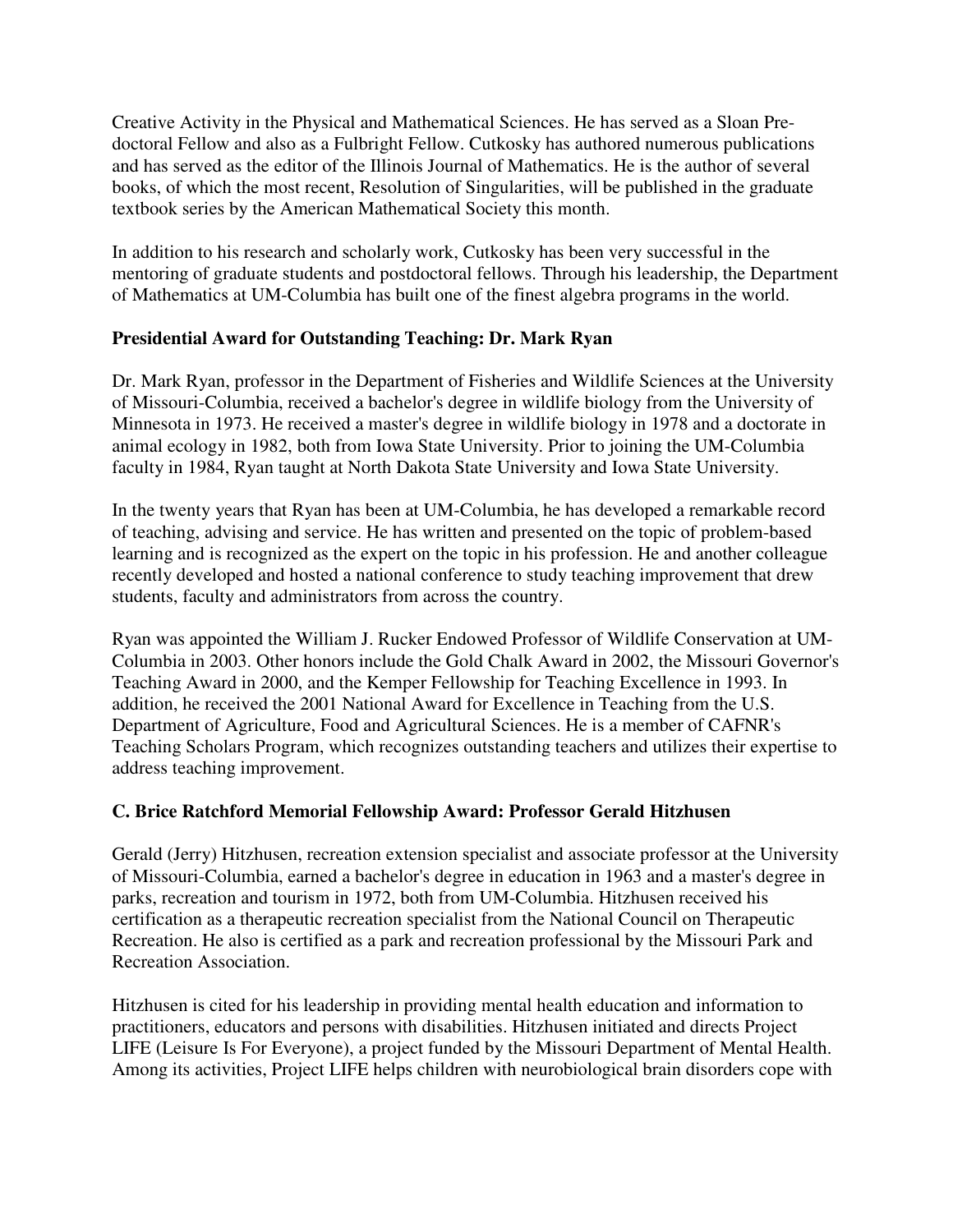their mental illness and live healthy lives. He also is the founder of the Midwest Symposium on Therapeutic Recreation, now in its 33rd year and the largest conference in the country in its field.

Hitzhusen serves as the editor of several research journals and has lectured throughout the Midwest as well as in Europe, Asia, Australia, the Caribbean and Canada. In addition, he cooperates with governmental departments and state agencies, such as the Children's Service Commission, to develop public policy that aids those with disabilities.

### **Curators' Award for Scholarly Excellence: Dr. Walter Schroeder**

Dr. Walter Schroeder received a bachelor's degree in geography from the University of Missouri-Columbia, Phi Beta Kappa, in 1956; a master's degree in geography from the University of Chicago in 1958; and a doctorate in history from UM-Columbia in 2000. After 38 years at UM-Columbia, he is now an emeritus associate professor of geography.

Schroeder is being honored for his book Opening the Ozarks: A Historical Geography of Missouri's Ste. Genevieve District, 1760–1830. An account of the settlement of this area, the work focuses on the acquisition and occupation of land, the transformation of the environment, the creation of cohesive settlements, and the building of neighborhoods and, eventually, organized counties. Opening the Ozarks also is the recipient of the American Association for State and Local History's Certificate of Commendation.

To conduct research for the book, Schroeder used thousands of French- and Spanish-language documents, including the Archives of the Indies in Seville, Spain, as well as documents from Ste. Genevieve and St. Louis. He also reviewed thousands of land records from the American period. In addition, he performed years of fieldwork and perused aerial photography of the area, interviewing residents and searching for vestiges of the past.

Schroeder's publications have centered on Missouri, its geography, history and natural environment. His research interests also focus on the origin and distribution of Missouri geographic names. In 1995 Gov. Mel Carnahan appointed Schroeder chairman of the Missouri Board on Geographic Names, an office he continues to hold.

### **University of Missouri System briefs**

#### **University plans wellness program**

Curator Tom Atkins, Columbia, briefed the University of Missouri Board of Curators and general officers on plans for a new program aimed at improving the health and well-being of employees.

Wellness programs have gained attention across the nation for their positive effect on employee morale, absenteeism and managed-care costs.

As part of a pilot study, University of Missouri Health Care staff members will be the first to be included in the wellness program. The first step in the program will be a health-risk assessment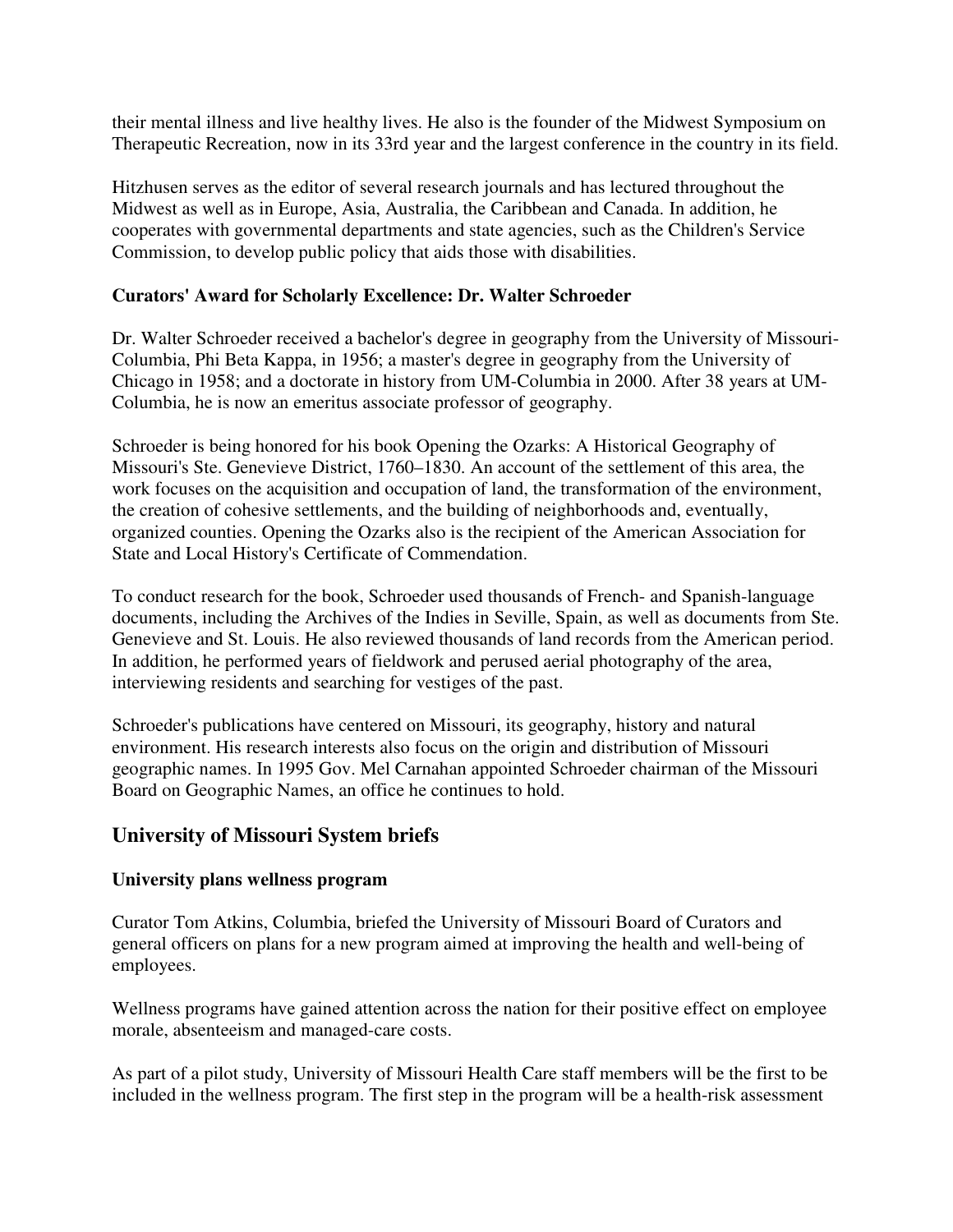for health care staff members. An outside firm will be engaged to implement the first phase of the new program. The University plans to eventually extend the wellness program System-wide.

Jim Ross, University Health Care executive director, and Ken Hutchinson, UM System vice president for human resources, have appointed a steering committee for the project. The committee will be chaired by Dennis Stambaugh, director of post-acute inpatient services and project development, University Health Care.

Other committee members are Dr. Greg Flaker, Dr. Ron Terjung, Dr. Marian Minor, Dr. Frank Booth, Mike Paden, Dr. Joseph LeMaster, Patty Scott, Jane Nelson, and Laura Pfeiffer.

#### **UM-Columbia professor receives presidential award of excellence**

U.S. President George W. Bush announced May 6 that he named UM-Columbia School of Medicine's Ellis Ingram, M.D., a recipient of the 2004 Presidential Award of Excellence in Science, Mathematics and Engineering.

Ingram, an associate professor in the department of pathology and anatomical sciences, was one of 10 individuals honored through the program, sponsored by the National Science Foundation. The awards serve to identify outstanding mentoring efforts that increase participation in science, technology, engineering and mathematics of groups that traditionally have been underrepresented. Each recipient receives a \$10,000 grant to continue their work.

### **Board approves retention of design, construction firms**

The UM Board of Curators approved contracts for design and construction projects at the May 27 meeting in Kansas City.

HOK Sport, Inc., of Kansas City, was selected for design services for the Taylor Building addition and renovation at UM-Columbia. The \$8.8 million project is funded from Intercollegiate Athletics gifts.

Curators also approved hiring Shaughnessy Fickle and Scott Architects, Inc., of Kansas City, for design services for the Reynolds Journalism Institute addition and renovation at UM-Columbia. Funding for the project is from the Donald W. Reynolds Foundation Grant, \$17.6 million, and from the campus facilities maintenance and repair fund, \$1.1 million.

HNTB Architecture, Inc., of Kansas City, was selected for design services for the Hospital Hill Parking Structure at UM-Kansas City. The project will cost \$14 million, to be funded from revenue bonds.

#### **UM presents awards to minority- and women-owned businesses**

Four minority- and women-owned businesses were recognized recently for exemplary performance to the University of Missouri during the 2004 Supplier Diversity Conference, "Partnering for a Stronger Missouri," in Columbia.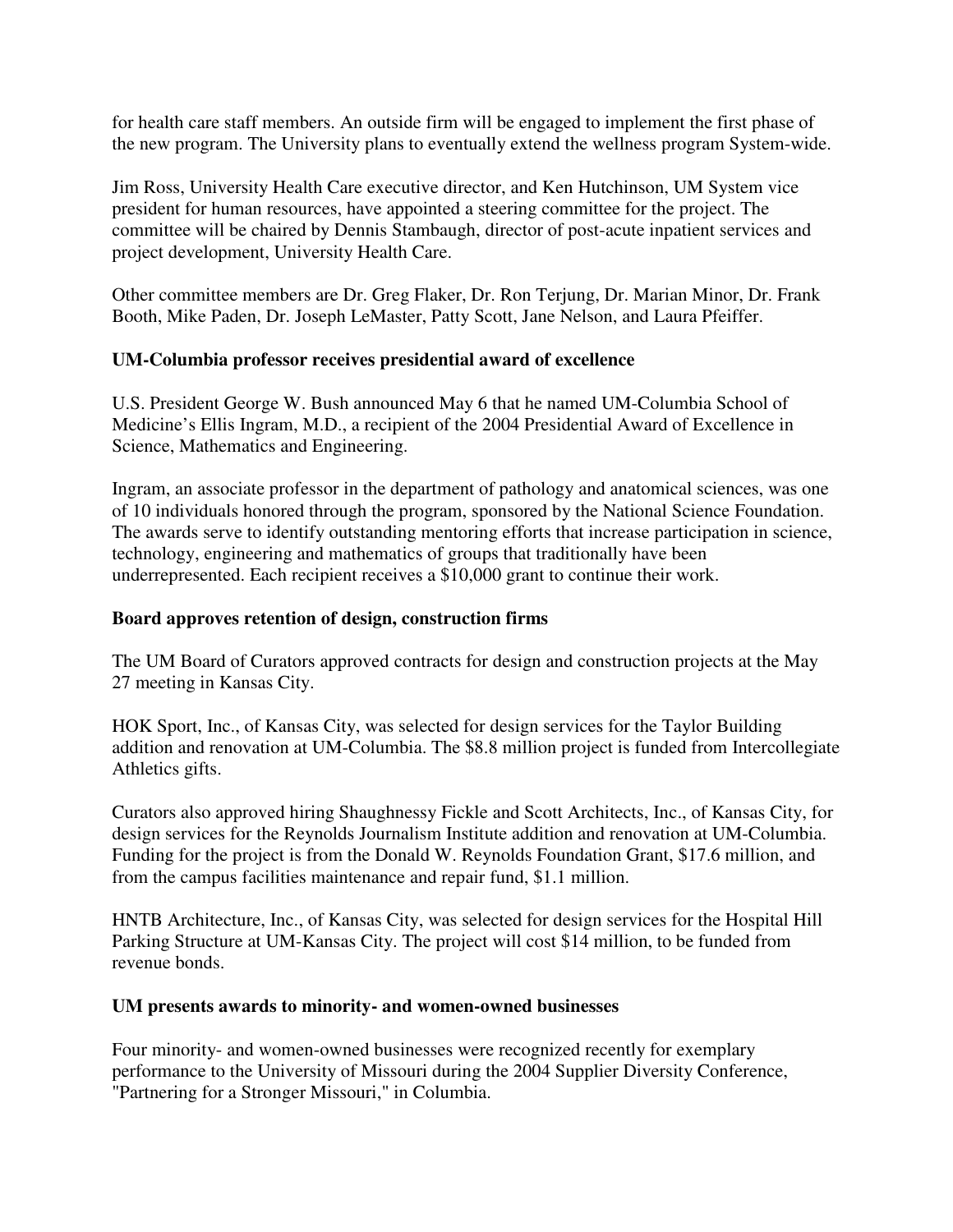The conference provided a forum for minority and women-owned businesses to network and build business relationships with buyers from Missouri's colleges and universities, local, state and federal entities, and corporate sponsors.

Showcase Award recipients were International Architects Atelier, of Kansas City; Controlled Environment Products, of Kansas City; Resource Management and Recovery Systems, of Columbia; and DuBois Consultants, Inc., of Kansas City.

# **Deaton appointed interim chancellor at UM-Columbia**



University of Missouri President Elson S. Floyd has appointed UM-Columbia Provost and Executive Vice Chancellor Brady Deaton to serve as the interim chancellor of UM-Columbia. The appointment will become effective September 1, following the retirement of Chancellor Richard Wallace.

"I am very proud to accept this position, and I am committed to carrying forward the University's progress," Deaton said. "I believe MU is poised to build on its many existing strengths to become an even greater comprehensive university, serving the state and the nation more effectively."

Deaton joined UM-Columbia in 1989 as a professor of agricultural economics and social science unit leader in the College of Agriculture, Food and Natural Resources. He was named chief of staff for the chancellor in 1993, later becoming deputy chancellor. In 1998 he was chosen to serve as provost, UM-Columbia's chief academic officer.

Deaton attended the University of Kentucky, where he received a bachelor's degree in agricultural economics in 1966 and a master's degree in diplomacy and international commerce in 1968. He received his doctorate in agricultural economics from the University of Wisconsin in 1972.

He recently was elected chair of the council on academic affairs for the National Association of State Universities and Land Grant Colleges (NASULGC).

"Brady has extensive knowledge of the campus, its mission and academic programs, and its many important stakeholders," Floyd said.